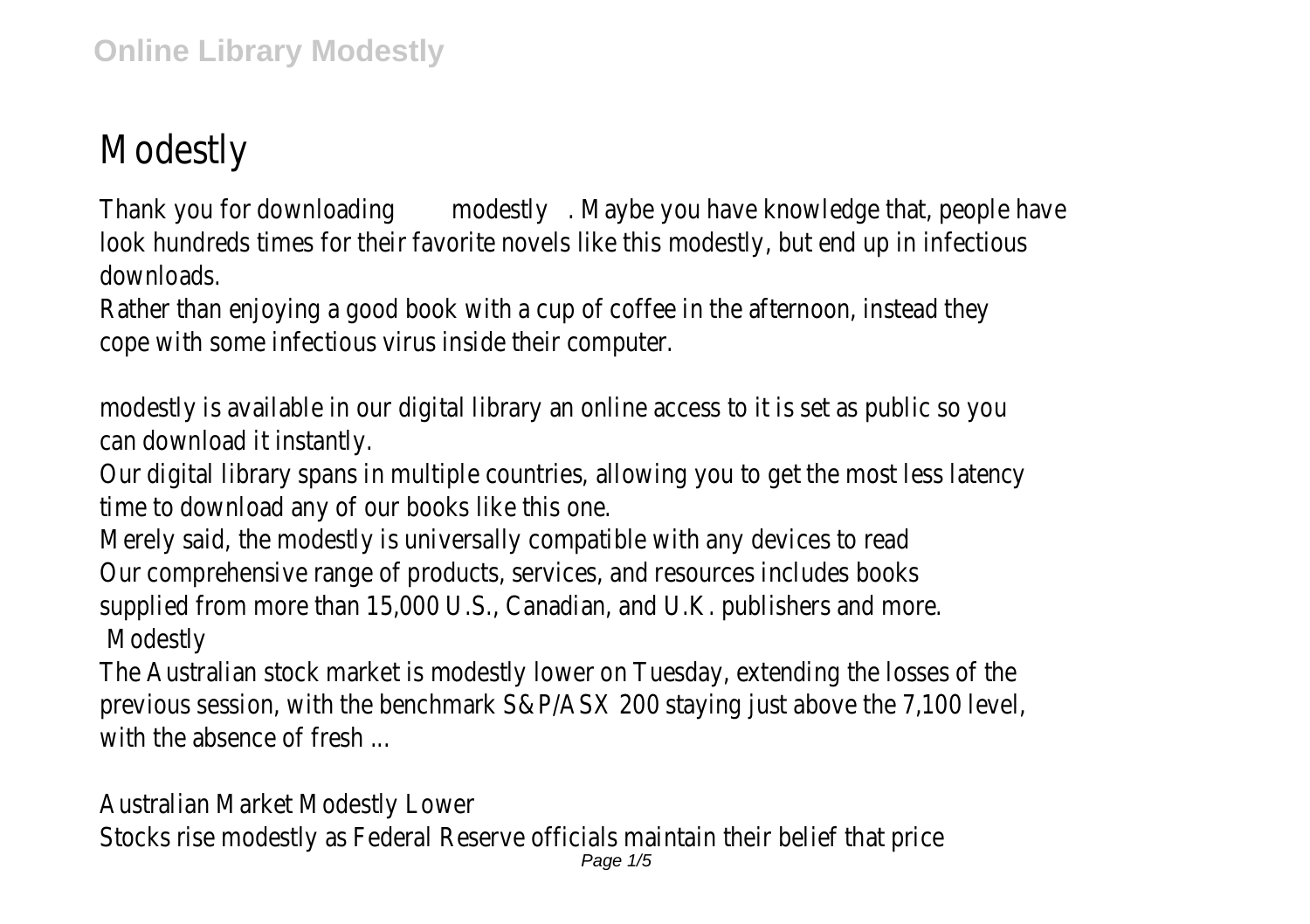increases from the recovering economy will be transitory.

Stocks End Modestly Higher as Fed Moves to Soothe Inflation Fears World stocks will continue to rise this year on robust economic and earnings recoveries but any quickening of inflation would temper that enthusiasm, according to Reuters polls of analysts, a majority ...

World stocks to rise modestly, correction unlikely

Cole Custer has enjoyed a few good results this season. However, the 1.5-mile tracks at this level have not been too kind to Custer. The Stewart-Haas Racing driver qualified 23rd for the Coca-Cola 600

Cole Custer Could Muster A Modestly Good Result At Charlotte The benchmark CAC 40 rose 24 points, or 0.4 percent, to 6,416 after ending marginally higher in the previous session. Sanofi dropped half a percent. The French drug major and GlaxoSmithKline Plc ...

CAC 40 Modestly Higher As Travel Rules Tighten The Navy is asking for \$211.7 billion in the Fiscal Year 2022 budget. Among the key takeaways: the Navy wants to add a total of eight more ships, including two new Virginia Class Submarines. The Navy ...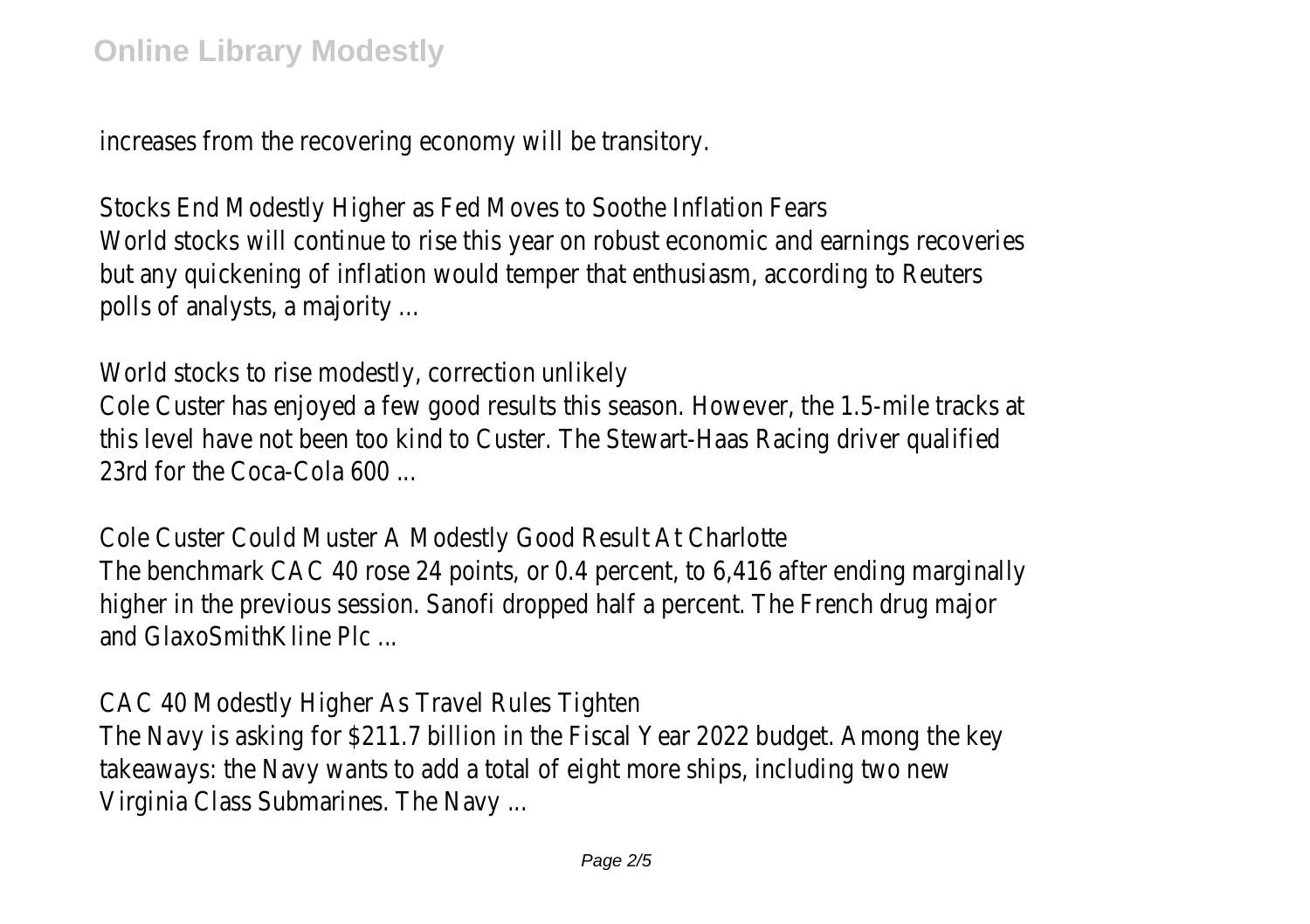Navy fleet would only grow modestly under 2022 budget A choppy day of trading on Wall Street ended with stocks closing higher Wednesday, reversing much of the S&P 500's modest pullback the day before.

Stocks close modestly higher after choppy day on Wall Street U.S. stocks rose on Wednesday as shares tied to the economic reopening supported the broader market once again. The Dow Jones Industrials regained 45.68 points to kick off Wednesday at 34,358.09 ...

Stocks up Modestly at Open

The stock of Misonix (NAS:MSON, 30-year Financials) is believed to be modestly overvalued, according to GuruFocus Value calculation. GuruFocus Value is GuruFocus' estimate of the fair value at which

Misonix Stock Appears To Be Modestly Overvalued

AUD/USD touched its lowest level in more than three weeks on Friday. AUD/USD remains on track to close the week in the red. US Dollar Index holds above 90.00 after the latest US data. The AUD/USD ...

AUD/USD recovers modestly from multi-week lows, steadies around 0.7700 the Treasury Department revealed Wednesday that this month's auction of \$61 billion worth of five-year notes attracted modestly above average demand. The five-year note Page 3/5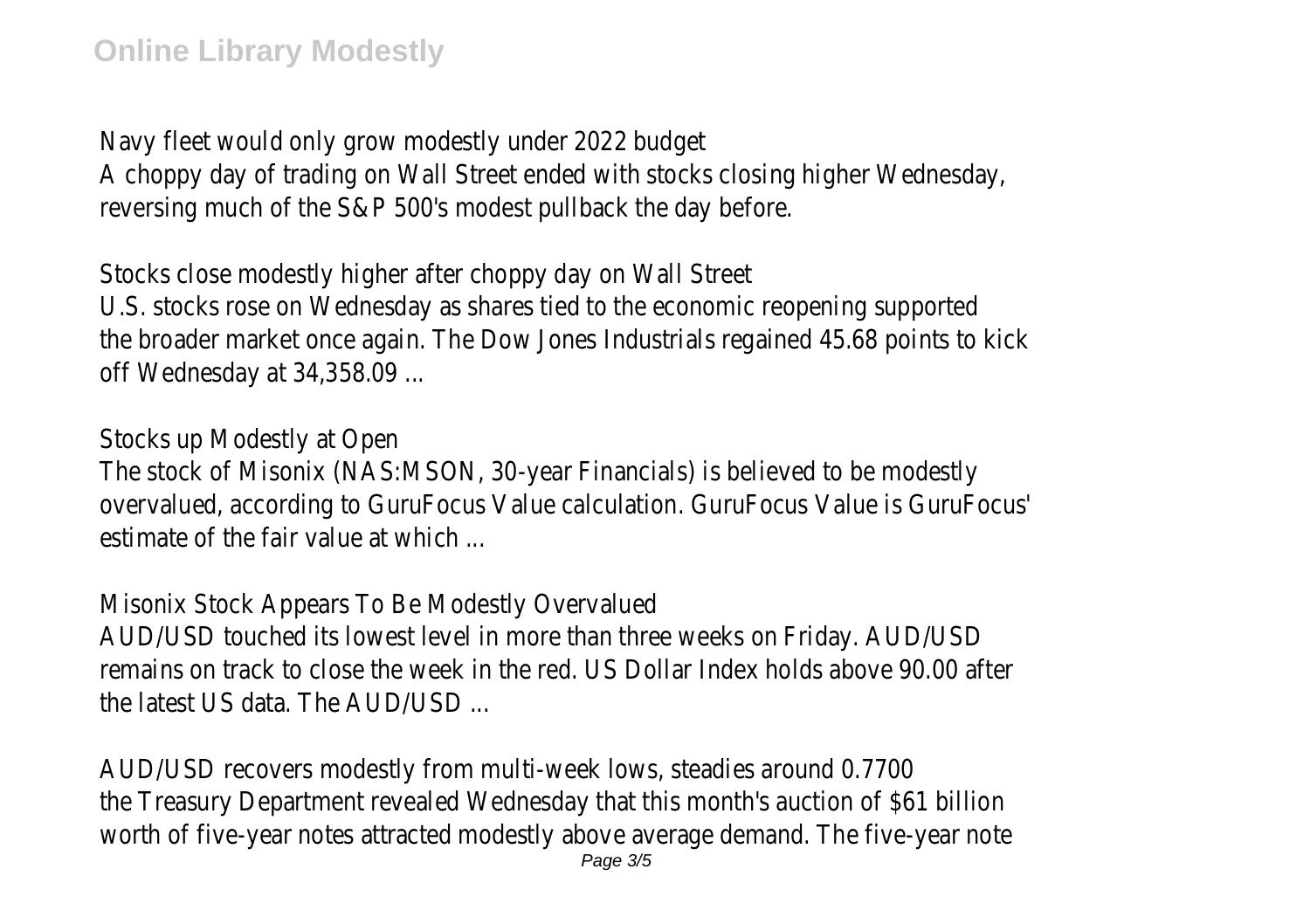auction drew a high yield ...

Five-Year Note Auction Attracts Modestly Above Average Demand The stock of Stryker (NYSE:SYK, 30-year Financials) gives every indication of being modestly overvalued, according to GuruFocus Value calculation. GuruFocus Value is GuruFocus' estimate of the fair ...

Stryker Stock Gives Every Indication Of Being Modestly Overvalued World stocks will continue to rise this year on robust economic and earnings recoveries but any quickening of inflation would temper that enthusiasm, according to Reuters polls of analysts, a majority ...

World stocks to rise modestly, correction unlikely - Reuters poll So, if the Navy gets its way, in the end, the fleet would grow modestly from its current level of 294 ships to 296 ships. Overall, the Pentagon is requesting \$715 billion. "President Biden's ...

Navy fleet would only grow modestly under 2022 budget A choppy day of trading on Wall Street ended with stocks closing higher Wednesday, reversing much of the S&P 500?s modest pullback the day before. The benchmark index ended just under 0.2% ...